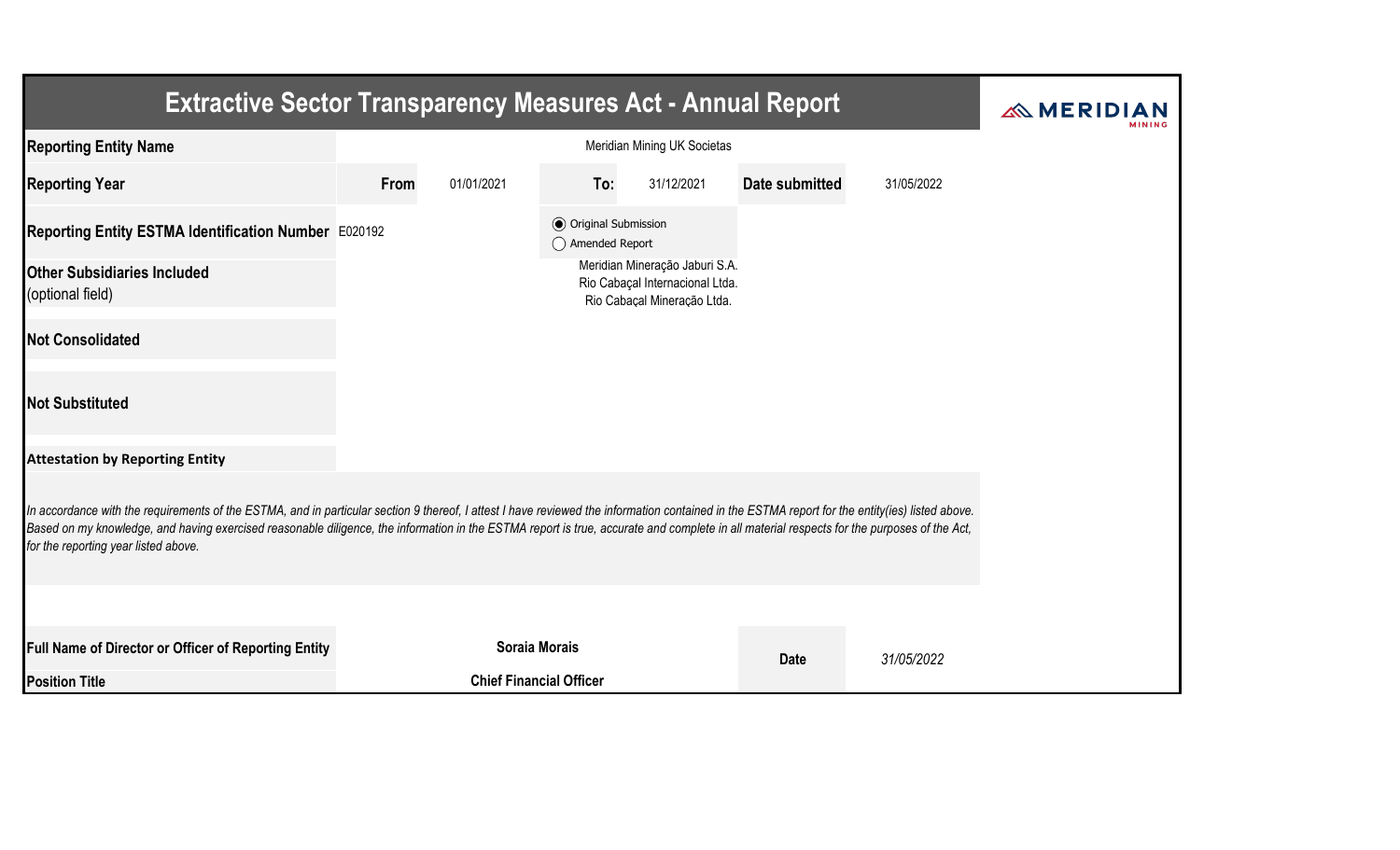| <b>Extractive Sector Transparency Measures Act - Annual Report</b>                                                                                                               |                         |                                                                                         |                                               |                  |         |                                   |                |                  |                                               |                                      |                                                                                                                                                                                                                                                                                                                       |
|----------------------------------------------------------------------------------------------------------------------------------------------------------------------------------|-------------------------|-----------------------------------------------------------------------------------------|-----------------------------------------------|------------------|---------|-----------------------------------|----------------|------------------|-----------------------------------------------|--------------------------------------|-----------------------------------------------------------------------------------------------------------------------------------------------------------------------------------------------------------------------------------------------------------------------------------------------------------------------|
| <b>Reporting Year</b><br><b>Reporting Entity Name</b><br><b>Reporting Entity ESTMA</b><br><b>Identification Number</b><br><b>Subsidiary Reporting Entities (if</b><br>necessary) | From:                   | 01/01/2021                                                                              | To:<br>Meridian Mining UK Societas<br>E020192 | 31/12/2021       |         | <b>Currency of the Report USD</b> |                |                  |                                               |                                      |                                                                                                                                                                                                                                                                                                                       |
| <b>Payments by Payee</b>                                                                                                                                                         |                         |                                                                                         |                                               |                  |         |                                   |                |                  |                                               |                                      |                                                                                                                                                                                                                                                                                                                       |
| <b>Country</b>                                                                                                                                                                   | Payee Name <sup>1</sup> | Departments, Agency, etc<br>within Payee that Received<br>Payments <sup>2</sup>         | <b>Taxes</b>                                  | <b>Royalties</b> | Fees    | <b>Production Entitlements</b>    | <b>Bonuses</b> | <b>Dividends</b> | Infrastructure<br><b>Improvement Payments</b> | <b>Total Amount paid to</b><br>Payee | Notes <sup>34</sup>                                                                                                                                                                                                                                                                                                   |
| Brazil                                                                                                                                                                           | Government of Brazil    | National Mining Agency (Agência<br>Nacional de Mineração - ANM)                         |                                               |                  | 133,604 |                                   |                |                  |                                               |                                      | Reporting currency: Entity's reporting<br>currency is US dollars. Amounts paid in<br>133,604 Brazilian reals ("BRL") and translated to US<br>dollars ("USD") using Oanda average<br>exchange rate of USD \$1 -> BRL \$ 5.390576                                                                                       |
| Brazil                                                                                                                                                                           | Government of Brazil    | National Institute of Social<br>Security (Brazilian Social<br><b>Security Ministry)</b> | 158,901                                       |                  |         |                                   |                |                  |                                               |                                      | Description: employer's social security<br>contributions (INSS) relate to payroll.<br>158,901 Reporting currency: Entity's reporting<br>currency is US dollars. Amounts paid in<br>Brazilian reals ("BRL") and translated to US<br>dollars ("USD") using Oanda average<br>exchange rate of USD \$1 -> BRL \$ 5.390576 |
| <b>Additional Notes:</b>                                                                                                                                                         |                         |                                                                                         |                                               |                  |         |                                   |                |                  |                                               |                                      |                                                                                                                                                                                                                                                                                                                       |

<sup>1</sup> Enter the proper name of the Payee receiving the money (i.e. the municipality of x, the province of y, national government of z).

<sup>2</sup> Optional field.

<sup>3</sup> When payments are made in-kind, the notes field must highlight which payment includes in-kind contributions and the method for calculating the value of the payment.

<sup>4</sup> Any payments made in currencies other than the report currency must be identified. The Reporting Entity may use the Additional notes row or the Notes column to identify any payments that are converted, along with the e